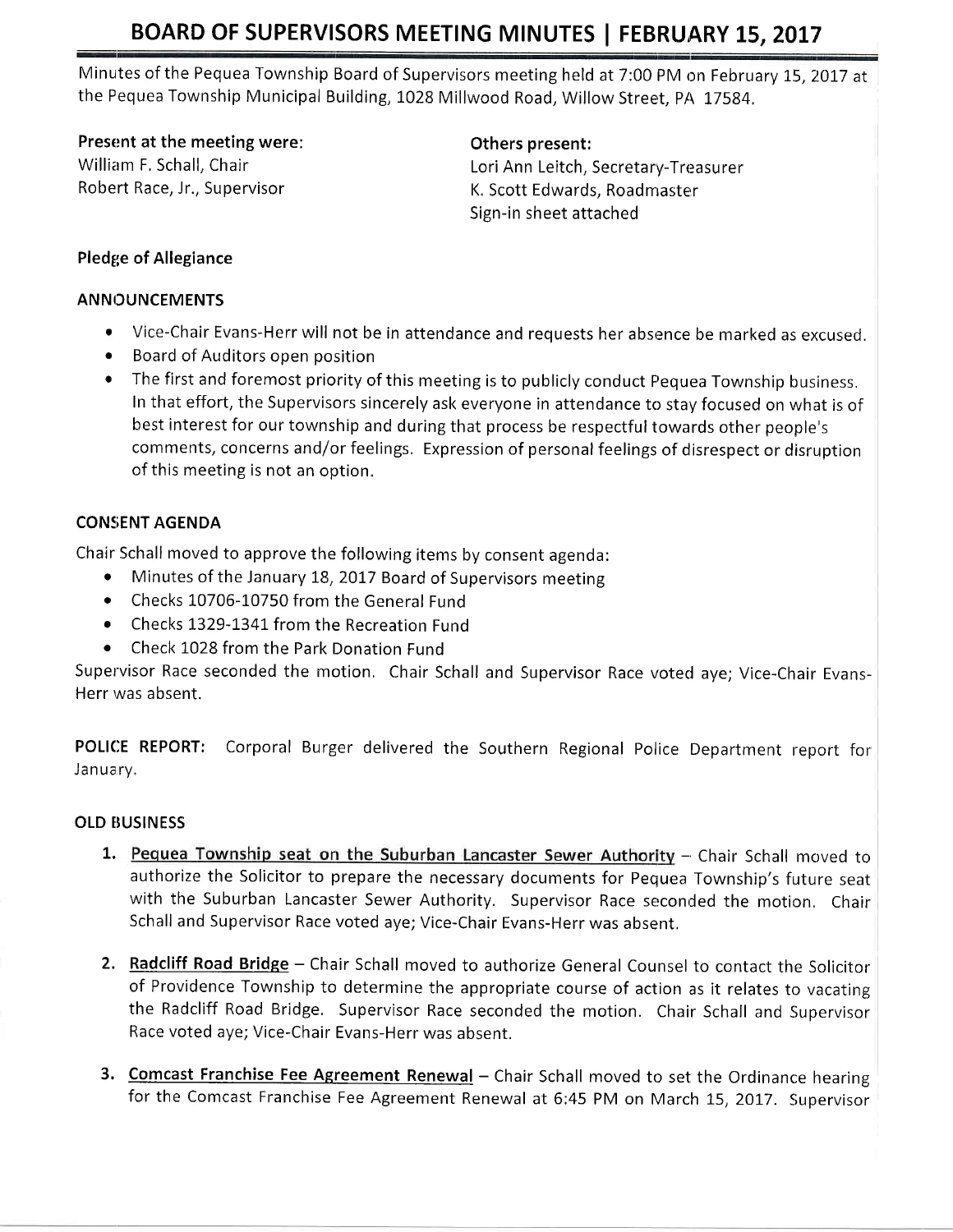# BOARD OF SUPERVISORS MEETING MINUTES | FEBRUARY 15, 2017

Race seconded the motion. Chair Schall and Supervisor Race voted aye; Vice-Chair Evans-Herr was absent.

#### NEW BUSINESS

### 1. Executive Session (February 10, 2017) regarding current litigation

a. Lancaster Outdoor, LLC

An Executive Session was held on February 10, 2017 regarding a land use appeal and a Mandamus Action filed by Lancaster Outdoor, LLC. Chair Schall moved to authorize our Solicitor to intervene in the land use appeal and to defend the Mandamus Action. Supervisor Race seconded the motion. Chair Schall and Supervisor Race voted aye; Vice-Chair Evans-Herr was absent.

# b. Zoning Hearing Board Appeal regarding Thomas W. Schelling

Our Solicitor was previously authorized to defend the matter regarding Thomas W. Schelling and has filed an appeal to the Commonwealth Court.

Ken Adams of 39 Cobblestone Drive asked for clarification of the timeframe. Chair Schall responded the Solicitor will keep us apprrised of developments.

- 2. Consider Bid Proposal for Silver Mine Park Farmland Lease Chair Schall moved to accept the bid proposal from Future View Farms to farm 12 acres of ground at Silver Mine park for an annual rental fee of two thousand four hundred twelve dollars (\$2,412.00) per year for a period of nine years. Supervisor Race seconded the motion. Chair Schall and Supervisor Race voted aye; Vice-Chair Evans-Herr was absent.
- 3. Consider Thomas Lot Add-on Plan Since all conditions have been met, Chair Schall moved to approve the Thomas Lot Add-on Plan as submitted. Supervisor Race seconded the motion. Chair Schall and Supervisor Race voted aye; Vice-Chair Evans-Herr was absent.
- 4. Discuss City of Lancaster Water Allocation Application Chair Schall moved to authorize the Secretary-Treasurer to submit a letter to the Pennsylvania Department of Environmental Protection stating the Pequea Township Board of Supervisors has no comment on the City of Lancaster's water allocation application. Supervisor Race seconded the motion. Chair Schall and Supervisor Race voted aye; Vice-Chair Evans-Herr was absent.
- 5. Consider EDU Allocation for Grumbling property Chair Schall moved to approve the allocation of one EDU for the Grumbling property located on Boehms Road adjacent to 47 Wyndmere Way. Supervisor Race seconded the motion, Chair Schall and Supervisor Race voted aye; Vice-Chair Evans-Herr was absent.
- 6. Consider PIRMA Proposal for SLCIMC Chair Schall moved to approve the expenditure of one hundred eighty-three dollars and twenty-one cents (\$183.21) to cover Pequea Township's portion of the cost of General Liability and Public Officials Liability insurance for the Southern Lancaster County Inter-Municipal Council. Supervisor Race seconded the motion. Chair Schall and Supervisor Race voted aye; Vice-Chair Evans-Herr was absent.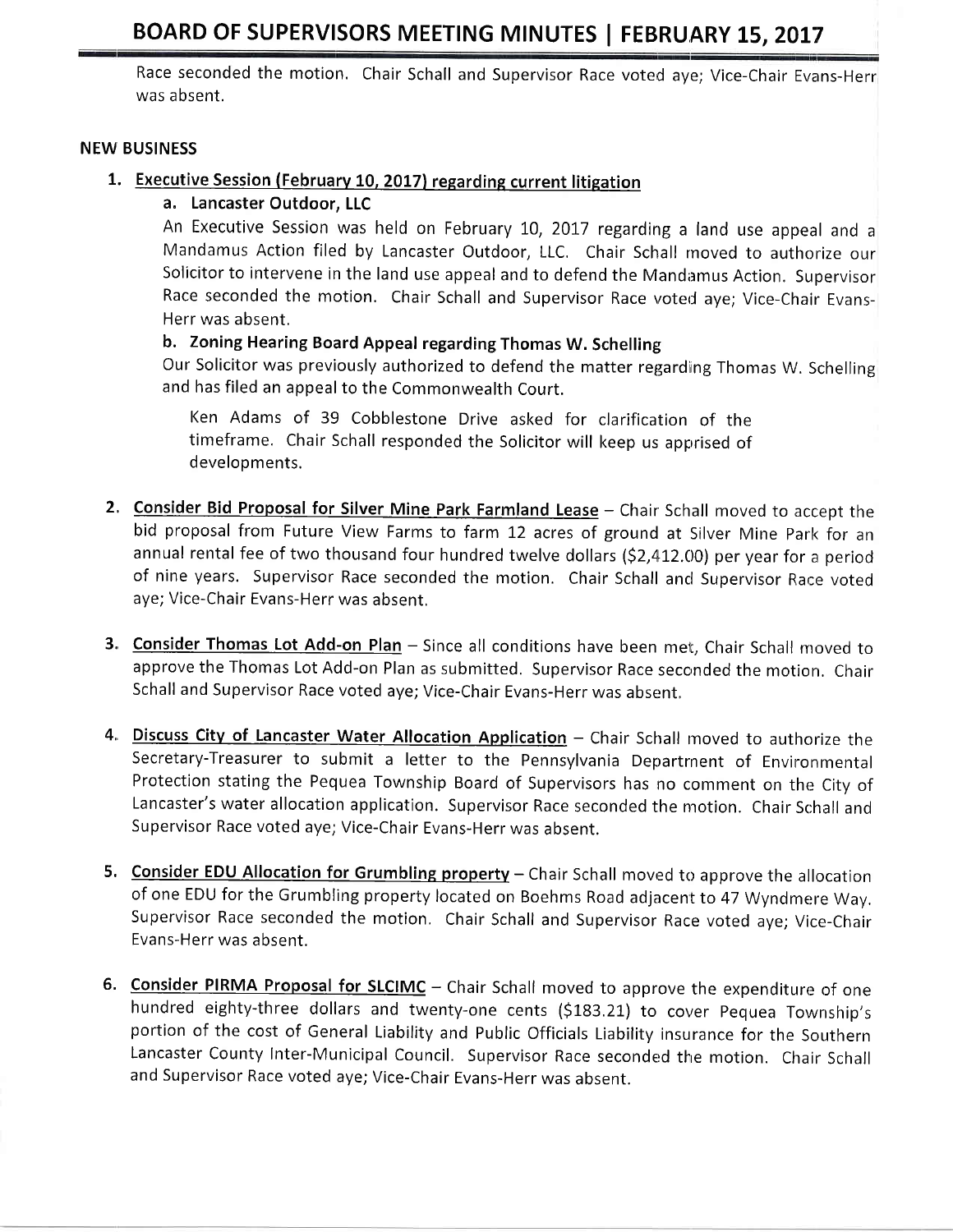# BOARD OF SUPERVISORS MEETING MINUTES | FEBRUARY 15, 2017

7. Acknowledge Harnish Ag Security Declaration - Chair Schall moved to acknowledge receipt of J, Martin Harnish's Agricultural Security Area Declaration and process said declaration utilizing the 180-day Procedure, Supervisor Race seconded the motion,

> Jackie Johns asked if a sign will be posted on the property. Chair Schall responded the 180-day Procedure does not require the posting of signs.

Chair Schall and Supervisor Race voted aye to acknowledge receipt of the Harnish declaration and to utilize the 180-day Procedure; Vice-Chair Evans-Herr was absent.

#### REPORTS/UPDATES

Pequea Township Road Crew - Roadmaster Edwards delivered the January report.

Roadmaster Edwards suggested using this year's Liquid Fuels allotment to pave West Penn Grant Road instead of the roads that were included in the State Highway Fund budget. Chair Schall tabled the item pending further review.

Supervisor Race moved to approve the estimated expenditure of six thousand dollars (56,000.00) to repair the boom mower. chair schall seconded the motion.

Earl Houghton of 339 Pleasant View Drive is in agreement with repairing the boom mower instead of purchasing a new piece of equipment at this time.

Thomas Haas of 2194 New Danville Pike asked if the township receives more Liquid Fuels money as the cost of gasoline rises. Supervisor Race replied no.

Ken Adams of 39 Cobblestone Drive advised the Roadmaster of a storm sewer concern at the intersection of West Kendig Road and Millwood Road.

Jackie Johns of 23 Pine Lane asked if the brake retarder signs have been posted. Supervisor Race replied yes,

Chair Schall and Supervisor Race voted aye to repair the boom mower; Vice-Chair Evans-Herr was <sup>a</sup>bsent.

Southern Regional Police Commission - Meeting held February 14, 2017 Southern Lancaster County Inter-Municipal Council Pequea Township Zoning Hearing Board - Next hearing scheduled for April 4, 2017 Pequea Township Planning Commission - Reviewed Thomas Lot Add-on Plan at January meeting Pequea Township Park and Recreation Board - Meeting held February 8, 2017

#### PUBIIC COMMENTS

Jackie Johns of 23 Pine Lane expressed her displeasure with the handling of the Southern Regional Police commission appointment at the previous meeting,